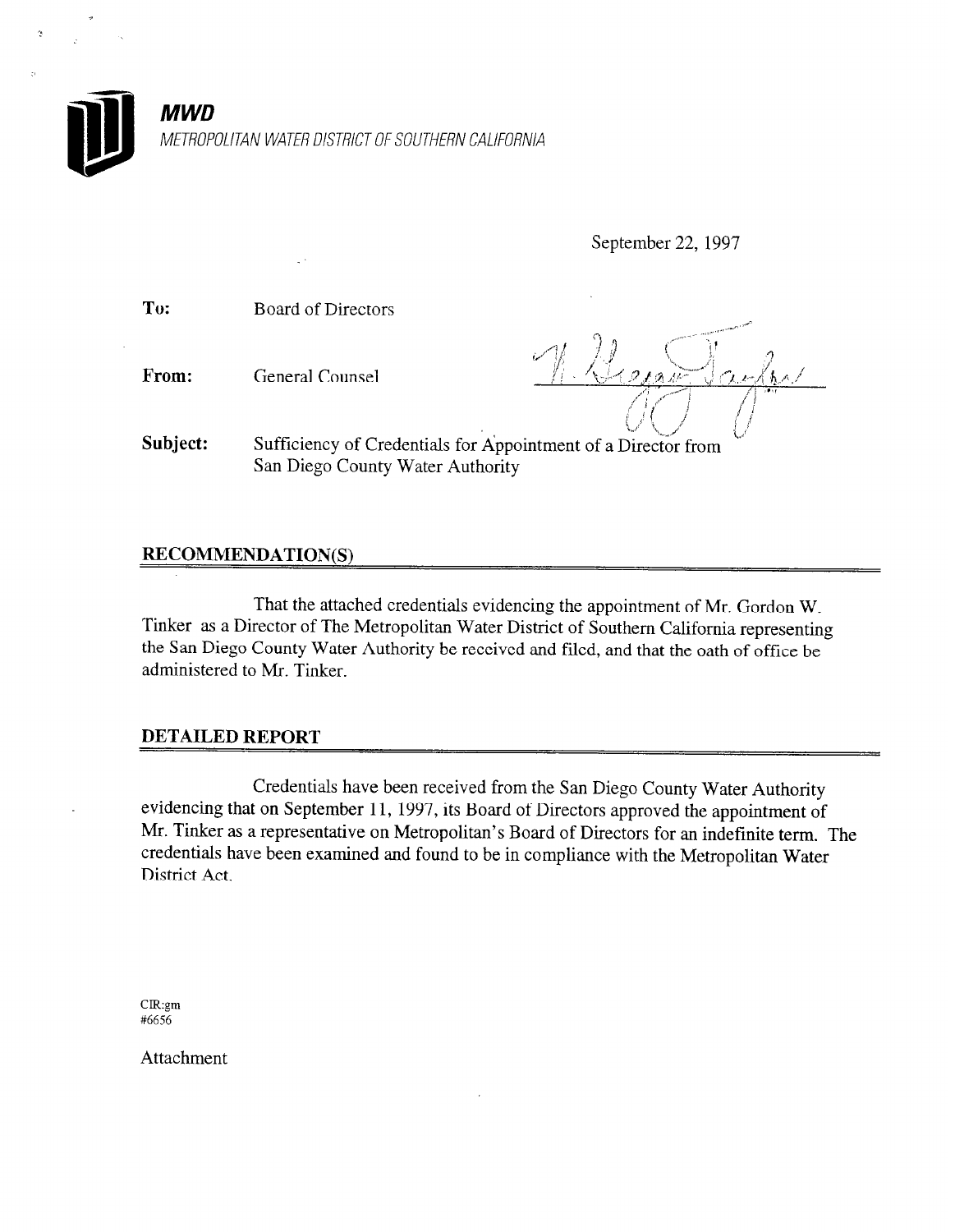

Office of Board of Directors

September 18, 1997

To: General Counsel

From: Acting Executive Secretary

Subject: Appointment of Director from San Diego County Water Authority

Attached are the credentials from the San Diego County Water Authority showing the appointment of Mr. Gordon W. Tinker as one of its representatives on Metropolitan's Board for an indefinite term.

If the credentials are legally sufficient, Mr. Tinker will be sworn in at our October 14, 1997, Board Meeting.

Fair Clu

Dawn Chin

Attachments

cc w/out attach.

- J. R. Wodraska
- T. H. Quinn
- E. G. Means
- J. Maloy
- R. J. Gomperz
- C. M. Miller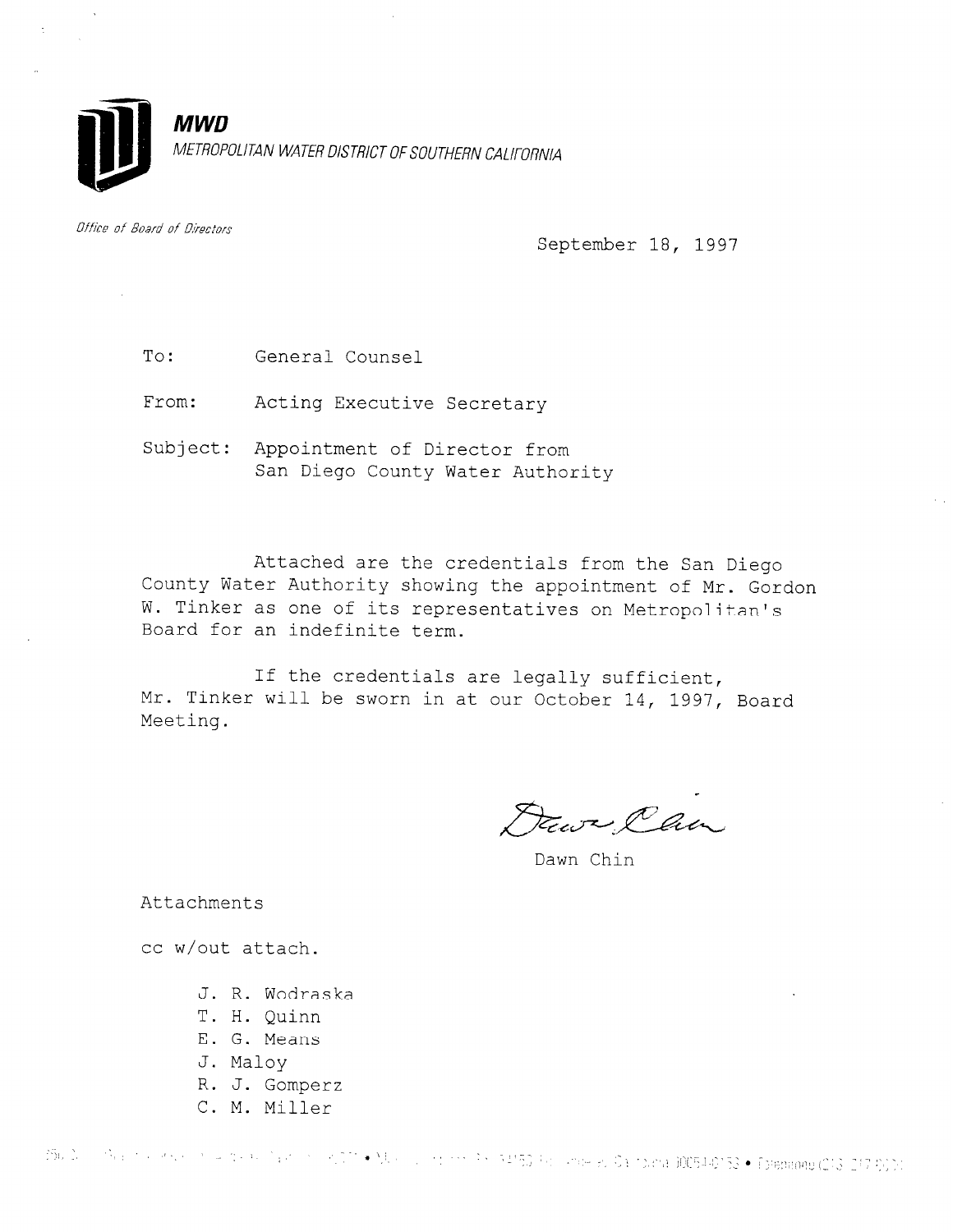San Diego County Water Authority A Public Agency

3211 Fifth Avenue · San Diego, California 92103-5718 (619) 682-4100 FAX (619) 297-0511

September 11, 1997

Dawn Chin Acting Executive Secretary Board of Directors Metropolitan Water District of Southern California P 0 Box 54153 Los Angeles, CA 90054

Dear Dawn:

## Re: Resolution Nos. 97- 42 , 97- 43 . & 97- 44

At its September 11, 1997 meeting, the Board of Directors of the San Diego County Water Authority adopted Resolution No. 97-42, appointing Christine Frahm to  $\frac{1}{100}$  MMD  $\frac{1}{100}$  Board of Directors; Resolution No. 97-42, appointing Company Francesca Krauel to the theory MWD Board of Directors, resolution No. 97-49, appointing Grandesca Niquel to MWD Board of Directors and Resolution No. 97-44, appointing Gordon Tinker to the MWD Board of Directors. All will serve indefinite terms at the pleasure of the Board, commencing September 15, 1997

Enclosed are certified copies of Resolutions Nos. 97-42, 97-43, and 97-44 for Liftuosed are certified copies of resolutions ivos.  $97-42$ ,  $97-43$ , and  $97-44$  to your use, which have all been made effective immediately after the effective date of Ordinance 97-3.

 $\mathcal{A} = \mathcal{A} \mathcal{A} = \mathcal{A} \mathcal{A}$  $\sim$   $\sim$   $\sim$   $\sim$   $\sim$   $\sim$ 

Janet R. Maltman **Board Secretary** 

Enclosures:

H:\WORD6\BOARD\RESOLUTI\MWD\DLGTLTR.DOC





 $MEMBER$  AGENCIES

THE SERVICE STRICTS WATER DISTRICTS ANNIFORMER DISTRICTS AND DISTRICTS AND DISTRICTS . ,,: ,,.< . ""h. Darn \* ki!e, :::n,rv . hnbaw . 'i,,,ma  $\cdot$   $^{9}$ ndre Dom  $\cdot$  ? anbow

COUNTY  $\star$  part 3 eqs.<br>  $\star$ 

 $CITIES$ Sarres<br>With the Facebade + National City<br>Of Sarsade + Powers + Ban Diesni

PUBLIC UTILITY DISTRICT

 $+$  lemba de a doum day.<br> $+$  lemba de a doum day.

FEDERAL AGENCY

 $\frac{1}{2}$ <br> $\frac{1}{2}$  Dengthed FFDERAI  $\frac{1}{2}$ <br> $\frac{1}{2}$  B  $\frac{1}{2}$ <br> $\frac{1}{2}$  B  $\frac{1}{2}$ <br> $\frac{1}{2}$  B  $\frac{1}{2}$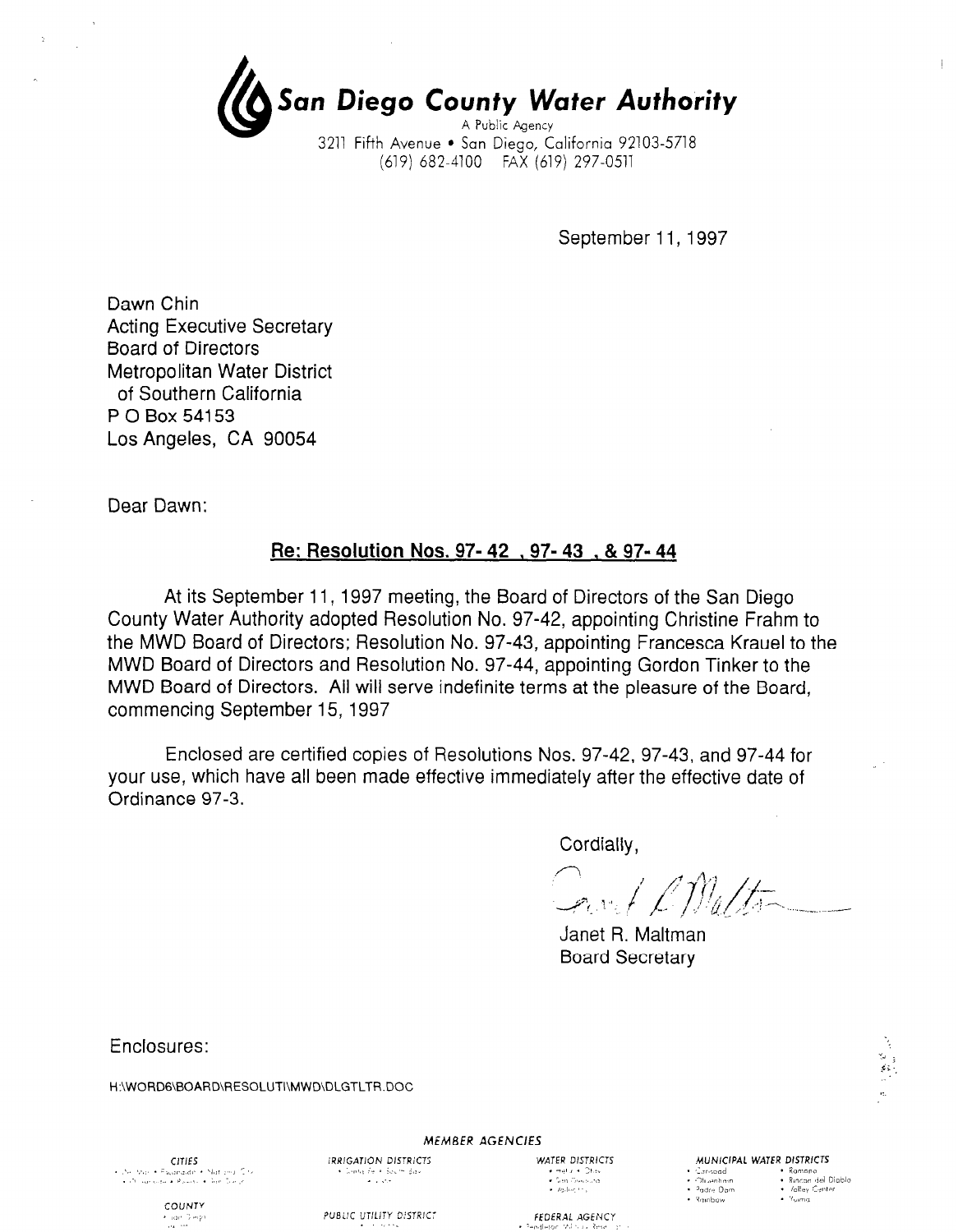#### RESOLUTION NO. 97- 44

RESOLUTION OF THE BOARD OF DIRECTORS OF THE SAN DIEGO COUNTY WATER AUTHORITY CONSENTING' AND APPROVING THE APPOINTMENT OF GORDON TINKER AS A REPRESENTATIVE OF THE SAN DIEGO COUNTY WATER AUTHORITY ON THE BOARD OF DIRECTORS OF THE METROPOLITAN WATER DiSTRlCT OF SOUTHERN CALIFORNIA

WHEREAS, pursuant to Article 22 of the Administrative Code, Christine Frahm, Chair of the SAN DIEGO COUNTY WATER AUTHORITY, has designated and appointed Gordon Tinker to serve as a representative of the Water Authority on the Board of Directors of the METROPOLITAN WATER DlSTRlCT OF SOUTHERN CALIFORNIA;

NOW, THEREFORE, the Board of Directors of the San Diego County Water Authority hereby consents to and approves said designation and appointment, and orders and determines that Gordon Tinker shall be one of its representatives on the Board of Directors of the Metropolitan Water District of Southern California, for an indefinite term, commencing on September 15, 1997 and resolves that this resolution shall be effective immediately after the effective date of Ordinance 97-3.

PASSED, APPROVED and ADOPTED this 11th day of September, 1997.

AYES: Unless noted below, all Directors voted aye.

NOES:

ABSTAIN:

ABSENT: Peay & Quist, Newton

 $(x_1, x_2, \ldots)$ 

Christine Frahm, Chair Board of Directors "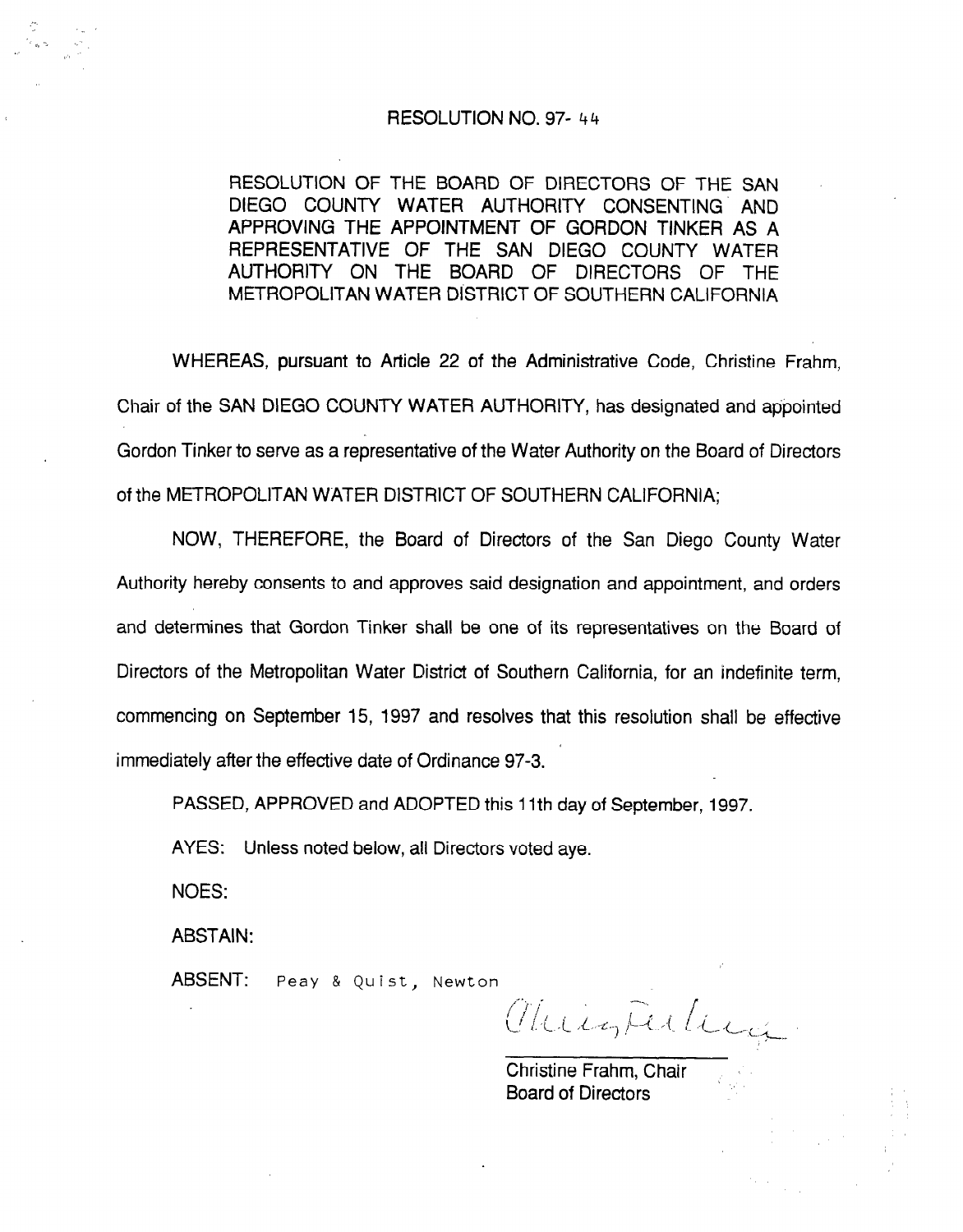ATTEST:

Harold K. Ball, Secretary

Board of Directors

I, Janet R. Maltman, Board Secretary of the Board of Directors of the San Diego County Water Authority, do hereby certify that the above and foregoing is a full, true and correct copy of Resolution No. 97-44 of said Board and that the same has not been amended or repealed.

 $\mathfrak{r}_\tau$ 

Ř

Janet R. Maltman doard Secretary

jrm

H:\WORD6\BOARD\RESOLUTI\MWD\MWDTNKR.DOC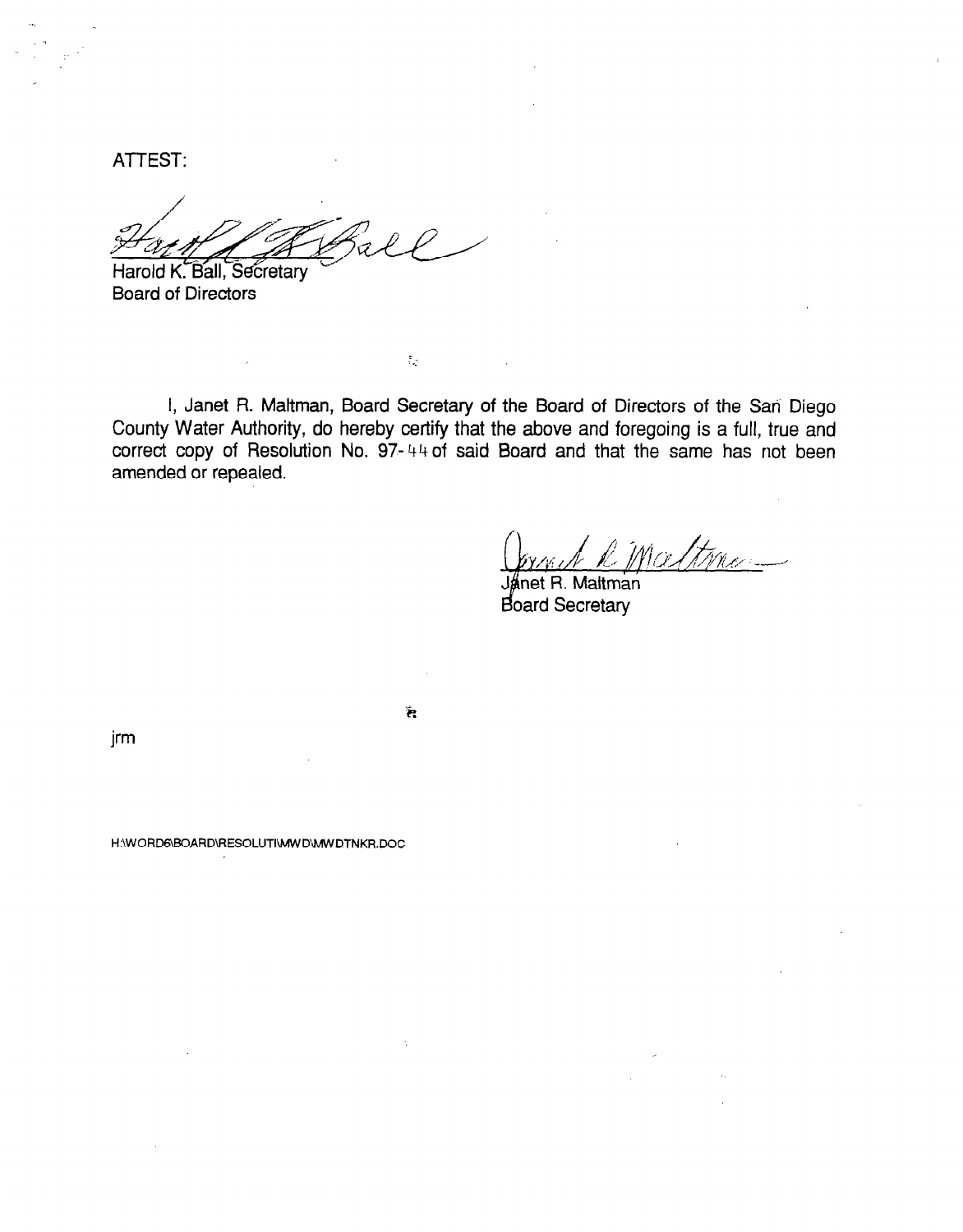

### Fallbrook Public Utility District

Gordon W. Tinker has represented the Fallbrook Public Utility District on the San Diego County Water Authority board of directors since 1983. He also serves as the Fallbrook Public Utility District's general manager.  $\mathbf{L}$ 

He has served as a member of the Fallbrook Planning Group and the Special Districts Advisory ommittee to The has served as a member of the Fahotook Framing Group and the Special Districts Advisory C<br>the Local Agency Formation Committee

Prior to his current responsibilities with the Fallbrook district, he was a manager for a national e r not to his current responsibilities with the randrook district, '\$reering

A retired Navy commander with 21 years of service in the Civil Engineer Corps, he was responsible for the A retired ivavy commander with 21 years of service in the Civil Engineer Corps, he was responsible for the planning, design, construction and engineering of military facilities. He also supervised the work of outside architectural and engineering firms and was resident engineer for two major hospitals, military housing units and related facilities.  $\mathbb{R}$ 

His naval engineering career involved developing conceptual approaches for energy management systems and His naval engineering career involved developing conceptual approaches for energy management I

Tinker is an engineering graduate of Stanford University and has a master's degree in electrical engineering finker is an engineering graduate of Stantord University and has a master's degree in electrical engineering.